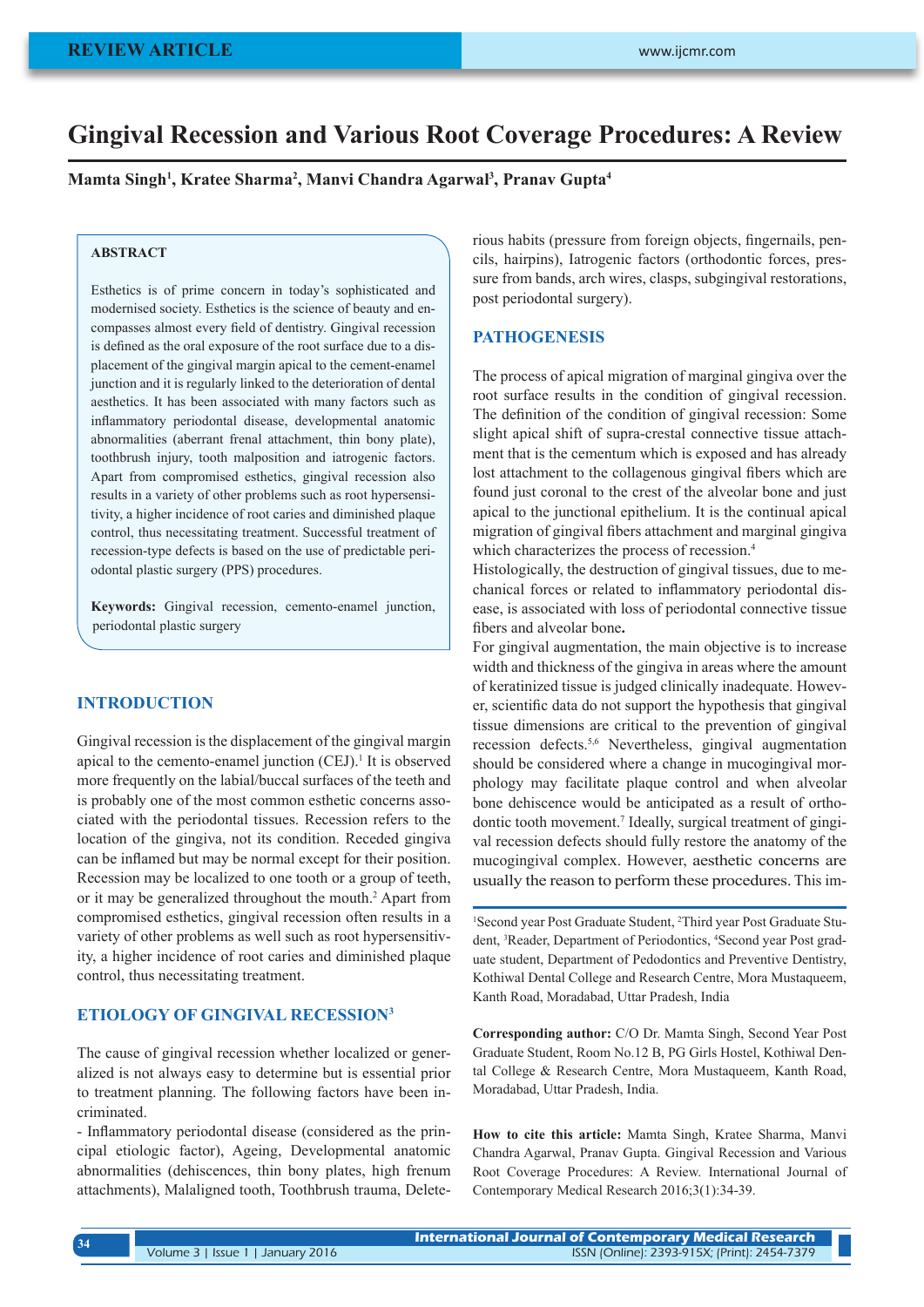plies regeneration of the attachment apparatus of the tooth, including cementum with inserting connective tissue fibers, and alveolar bone, as well as recreation of topographic relationships between the keratinized tissue and the alveolar mucosa that are functionally and aesthetically acceptable to the patient.<sup>4</sup>

Certainly, the ultimate goal of periodontal therapy is regeneration. This involves the elimination of diseased state and replacement with a healthy state, in which all tissues that are originally found have been restored. Regeneration has been defined as "The natural renewal of a structure, produced by growth and differentiation of new cells and intercellular substance to form new tissues or part".<sup>8</sup>

# **INCIDENCE AND PREVALENCE:**

Gorman9 stated that recession increased in both numerical as well as linear dimension with age. The occurrence of recession was found to vary from 54.5% of all the subjects in the 16-25 years of age group to 100 % in the 46-86 years of age groups. The most pronounced increase was from 26-35 years to the 36-45 years of age groups. Males showed greater recession than females of the same groups.<sup>9</sup> Occurrence of recession can be seen as early as 15 years as per Guiha et al.<sup>10</sup> Woofter<sup>11</sup> showed that incidence varies from 8% in children to 100% after the age of 50 years. Yoneyama et al.<sup>12</sup> stated that, it is common in populations with good as well as poor oral hygiene. Buccal recession seems to be more common and more advanced at single rooted teeth than at molars. The attachment loss difference observed between different surfaces of a given tooth or a group of teeth. The data suggested that in younger subject groups, progression was confined to a subset of individuals, while in older age groups, more subjects and sites became involved.14

A 3-year longitudinal study was conducted to find out the occurrence of gingival recession in mandibular incisors. 28 children aged 6-13 years, with gingival recession localized to mandibular incisors, were monitored longitudinally to evaluate any changes of the labial periodontal tissues. Gradual reductions in the amount of gingival recession and probing attachment levels took place in all children except for one of the subjects with one severely malpositioned tooth. Probing depths and widths of keratinized and attached gingiva remained relatively unchanged. This finding showed that, gingival recession in mandibular incisors in young children often improves over time which suggests that, preventive or reparative treatment in this part of the developing dentition may not be necessary. Decisions about such treatment should be postponed until any spontaneous improvement has taken place.15

A study was carried out to assess the development of gingival recession in young adult smokers and nonsmokers. At the outset, 50% of subjects presented with gingival recession at one or more sites. There was no significant difference in the prevalence of gingival recession between non-smokers and smokers. The risk for recession development appeared not to be influenced by smoking status after adjusting for periodontal probing depth, recession at baseline, tooth brushing frequency, gender, jaw, tooth type and site. Their study did not support the hypothesis that, smokers are at an increased risk for the development of gingival recession.<sup>13</sup>

# **CLASSIFICATION OF GINGIVAL RECESSION**

Several classification systems have been proposed in the literature in order to facilitate the diagnosis of gingival recession.

Sullivan's and Atkins in 1968 classified recession into four categories.16

Shallow – Narrow. 2) Shallow – Wide. 3) Deep – Narrow, 4) Deep – Wide

Mlinek et al in 1973 classified recession as<sup>4</sup>

- 1. Shallow-narrow clefts as being <3 mm in both dimensions.
- 2. Deep-wide defects as being >3 mm in both dimensions.

#### **Miller's classification of gingival recession<sup>5</sup>**

Four types of recession defects were categorized on the basis of evaluation of the soft and hard periodontal tissues.

Class I – Marginal tissue recession does not extend to the mucogingival junction (MGJ). There is no periodontal loss (bone or soft tissue) in the interdental area and 100% root coverage can be anticipated.

Class II - Marginal tissue recession that extends to or beyond the MGJ. There is no periodontal loss (bone or soft tissue) in the interdental area and 100% root coverage can be anticipated.

Class III - Marginal tissue recession that extends to or beyond the MGJ. Bone or soft tissue loss in the interdental area is present or there is malpositioning of the teeth, which prevents the attempting of 100% of root coverage. Partial root coverage can be anticipated.

Class IV - Marginal tissue recession that extends to or beyond the MGJ. The bone or soft tissue loss in the interdental area and/or malpositioning of teeth is so severe that root coverage cannot be anticipated.

#### **Mahajan's modification of Miller's classification<sup>7</sup>**

- 1. Class I: Gingival tissue recession not extending to muco-gingival junction.
- 2. Class II: Gingival tissue recession extending to muco-gingival junction or beyond it.
- 3. Class III: Gingival tissue recession with bone or soft-tissue loss in interdental area up to cervical 1/3 of root surfaces and/or malpositioning of the teeth.
- 4. Class IV: Gingival tissue recession with severe bone or soft tissue loss in interdental area greater than cervical 1/3 of root surface and/or severe malpositioning of teeth.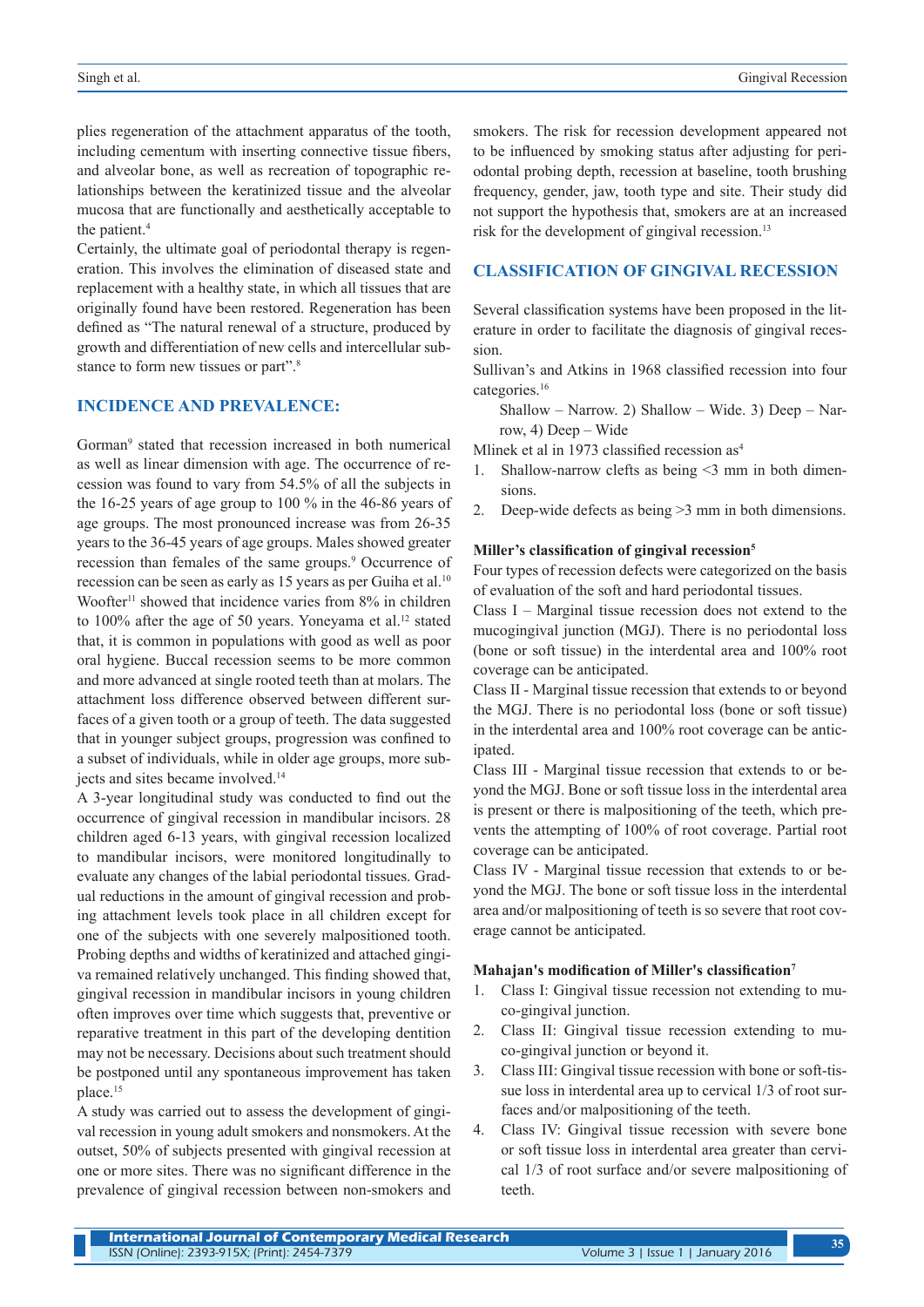#### **Prognosis according to Mahajan's modification**

BEST - Class I and Class II with thick gingival profile.

GOOD - Class I and Class II with thin gingival profile.

FAIR - Class III with thick gingival profile.

POOR - Class III and Class IV with thin gingival profile. Cairo et al<sup>7</sup> taking into account the desirable characteristics of a classification system (usefulness, exhaustiveness, disjointness and simplicity) suggested by Murphy (1997), the following classification of gingival recession was then identified based on the assessment of clinical attachment level (CAL) at both buccal and interproximal sites.<sup>7</sup>

- 1. Recession Type 1 (RT1): Gingival recession with no loss of interproximal attachment. Interproximal cementoenamel junction (CEJ) was clinically not detectable at both mesial and distal aspects of the tooth.
- 2. Recession Type 2 (RT2): Gingival recession associated with loss of interproximal attachment. The amount of interproximal attachment loss (measured from the interproximal CEJ to the depth of the interproximal pocket) was less than or equal to the buccal attachment loss (measured from the buccal CEJ to the depth of the buccal pocket).
- 3. Recession Type 3 (RT3): Gingival recession associated with loss of interproximal attachment. The amount of interproximal attachment loss (measured from the interproximal CEJ to the depth of the pocket) was higher than the buccal attachment loss (measured from the buccal CEJ to the depth of the buccal pocket).

# **TREATMENT OF GINGIVAL RECESSION**

Compromised esthetics, root hypersensitivity, diminished plaque control, progression of defect; etc resulting from gingival recession may warrant its treatment. Investigation of etiologic factors and consideration of therapeutic options directed at minimizing the progression of apical migration of the marginal gingival tissue are the objectives for the treatment of gingival recession.

Various mucogingival surgeries have been proposed for the purpose of root coverage.<sup>1</sup>

- 1. Pedicle grafts:
	- a. Rotational flaps.
		- Laterally positioned flap.
		- Obliquely rotated flap.
		- Double papilla flap.
	- b. Advanced flaps.
		- Coronally positioned flap.
		- Semilunar flap.
- 2. Free soft tissue grafts:
	- a. Epithelialized (classical gingival graft).
- b. Non-epithelialized.
- 3. Combination grafts:
	- 1-Stage procedure.
	- Connective tissue graft plus pedicle graft.
	- Biodegradable membrane barrier plus pedicle graft.
- 2-Stage procedure.
- Coronally positioned previously placed soft tissue graft.

• Non-biodegradable membrane barrier plus pedicle graft.

## **TECHNIQUES FOR ROOT COVERAGE**

#### **Rotational flap procedures**

The use of a laterally repositioned flap to cover areas with localized recession was introduced by Grupe and Warren<sup>17</sup> which was called the laterally sliding flap operation. In order to reduce the risk for recession on the donor tooth, Grupe<sup>18</sup> suggested that the marginal soft tissue should not be included in the flap. Staffileno<sup>19</sup> and Pfiefer & Heller<sup>19</sup> advocated the use of split thickness flap to minimize the potential risk for the development of dehiscence at the donor tooth.

## **Laterally positioned flap**

Grupe  $\&$  Warren<sup>17</sup> introduced contiguous soft tissue autografts to the literature under the term "lateral sliding flap" currently known as the laterally positioned pedicle graft. For successful root coverage using laterally positioned pedicle graft, these three criteria must be met.

- 1. Adequate donor tissue laterally.
- 2. Normal to deep vestibule.
- 3. Recession involving only one tooth.

#### **Double papilla repositioned flap**

Double papilla graft is the variation of the laterally positioned graft which was given by Cohen and Ross.20 This procedure evolved in an attempt to use minimal amounts of gingiva for root coverage. It is indicated in where there is recession of labial or lingual gingiva, but destruction of the interdental papillae on either side of the denuded area has not occurred. Recession of this type is observed in areas where trauma from incorrect tooth brushing has destroyed the gingiva and cleft formation develops. This pattern of gingival recession is noted on the labial or buccal surfaces of roots where the involved tooth is in labial version to the approximating teeth. If the adjacent area to the recession is intact with no pocket formation or minimal in the proximal areas, then joining both papillae together to form a flap will repair the area of root exposure. The restoration of the gingival unit is advantageous not only from the cosmetic standpoint but also from a functional aspect. Covering the exposed root surface with gingiva has helped to reduce or eliminate the problem of hypersensitivity. This procedure may also permit the covering of the margin of a restoration which has been exposed by recession.

# **Pedicle soft tissue graft procedures combined with membrane barriers:**

The use of membrane barrier, according to the principles of guided tissue regeneration (GTR), in conjunction with pedi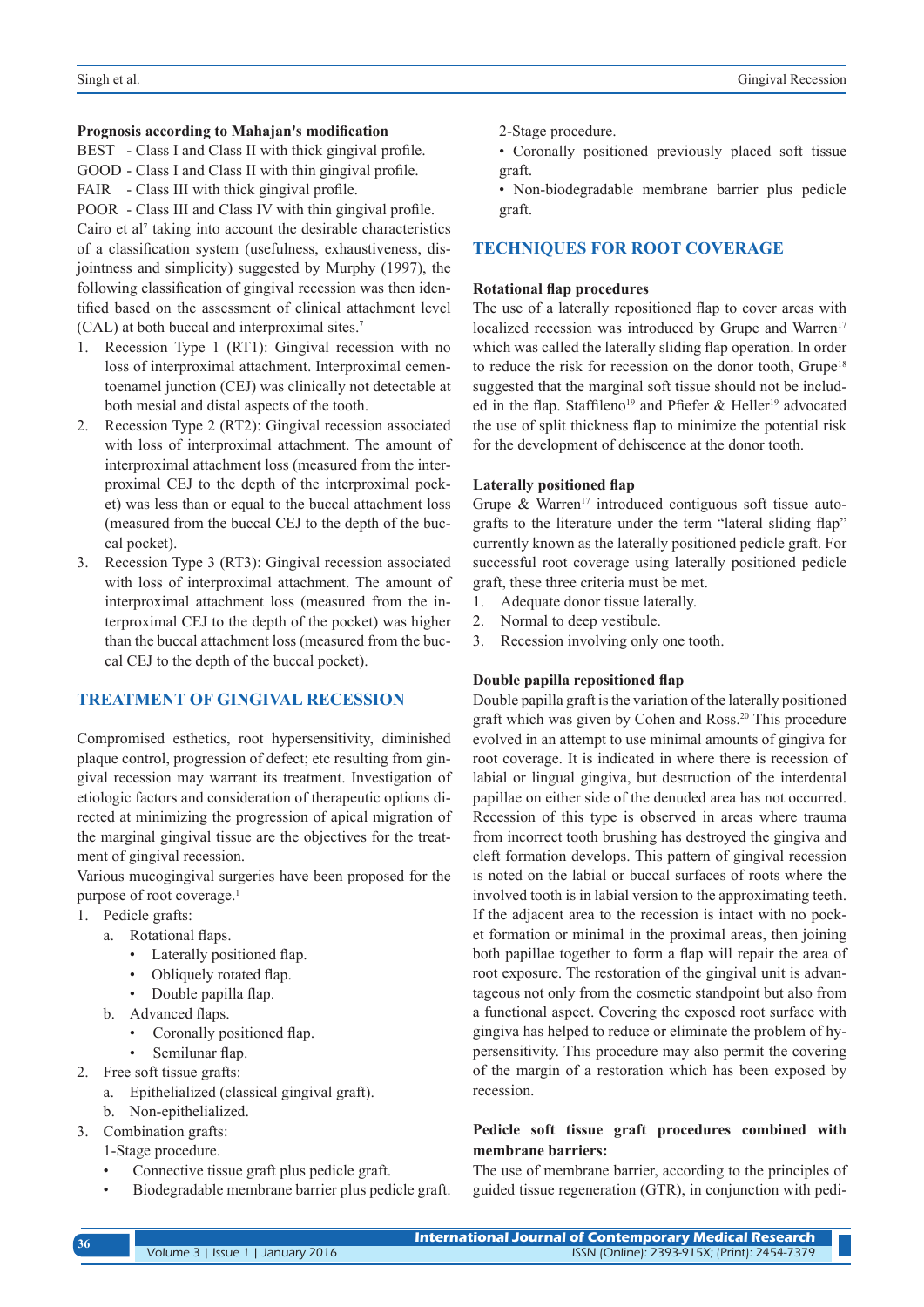cle soft tissue graft procedures was introduced as a treatment modality for root coverage. A membrane barrier is placed between the graft and the root in order to favor the regeneration of the periodontium.

According to the concept of the GTR, a critical factor for the outcome of the treatment procedure is that a space for tissue formation is established between the facial root surface and the membrane and maintained during the healing. In order to create such a space, Pini Prato et  $al<sup>21</sup>$  suggested that extensive root planing should be carried out to produce a concave morphology. Specially designed membranes for the treatment of recession type defects are also available, such as non-absorbable titanium- reinforced expanded polytetrafluoroethylene (ePTFE) membranes and a variety of bioabsorbable membranes but many of these may not be rigid enough for maintaining required space during healing.

# **FREE SOFT TISSUE GRAFT PROCEDURES**

A free soft tissue of the masticatory mucosa is usually selected when,

- 1. There is no acceptable donor tissue present in the area adjacent to the recession defect.
- 2. Thicker marginal tissue is desirable.

#### **Epithelialized soft tissue graft**

The epithelialized free soft tissue graft procedure can be performed either as a two-step surgical technique, where an epithelialized free soft tissue graft is placed apical to the recession and following healing is coronally positioned over the denuded root, or as a one-step technique, in which the graft is placed directly over the root surface.

The classic epithelialized palatal graft was originally presented by King and Pennel in 1964 as a gingival augmentation procedure with the following treatment goals:

- 1. To establish a soft tissue margin of keratinized tissue.
- 2. To prevent further recession.
- 3. To negate the effects of an aberrant frenum.
- 4. To produce a soft tissue margin that enables the patient to practice a high level of plaque removal without traumatizing the soft tissue.
- 5. To be used as an adjunctive treatment when margins of restorations must be placed in the gingival sulcus.

## **Drawbacks of epithelialized palatal graft**

- 1. The technique is difficult to perform. It is technically demanding from the suturing point of view.
- 2. The technique is time- consuming.
- 3. A blood supply to the graft is available on only one surface rather than two, as with the connective tissue graft, and so, more difficult to achieve and it is difficult to stabilize the epithelialized tissue.
- 4. The palatal wound (donor site) is more invasive, more prone to hemorrhage, and slower to heal. It is painful and ulcerated. Thus, it is more annoying to the patient

during the healing phase.

- 5. When the epithelialized palatal graft is used for root coverage grafting, a functional result is produced, but the color match of the tissues is often less than ideal. On healing, the grafted palatal tissue tends to be lighter (whiter) and more opaque than gingiva.
- 6. Furthermore, one does not expect to see grafted masticatory mucosa extending deep into the vestibule.
- 7. Another problem in free grafting is the thickness of the tissue on healing. Often a slight abrasion of the healed graft is necessary to produce the most esthetic result.

Although the subepithelial connective tissue graft has become increasingly popular for root coverage, the epithelialized palatal graft is still used for gingival augmentation when thicker tissue is desired, when esthetic is not a concern, when there is a need to deepen the vestibule, or when pinker tissue is required as in removing an amalgam "tattoo".

# **SUBEPITHELIAL CONNECTIVE TISSUE GRAFT (SCTG)**

According to Karring et  $al<sup>14</sup>$  gingival connective tissue is a viable source of cells for repopulating the epithelium. Free connective tissue graft was first used by Edel<sup>22</sup> to increase the width of keratinized gingiva. The use of connective tissue graft for treatment of gingival recession was first reported in 1985 by Langer and Langer,<sup>23</sup> who described the "Subepithelial connective tissue graft procedure" for covering gingival recession of single as well as multiple teeth. Raetzke<sup>24</sup> performed connective tissue grafting with an "Envelope technique" and achieved 80% root coverage. Various other modifications were proposed by Nelson<sup>25</sup>, Harris<sup>26</sup>, Blanes and Allen<sup>27</sup>, Santerelli et al<sup>28</sup> and Tozum.<sup>29,30</sup> The SCTG is usually harvested from the palate. The thickest donor tissue can be harvested from the premolar region of the palate. If sufficient tissue cannot be obtained from one side, the contralateral side of the palate may be utilized simultaneously. Greater tissue availability is found with a high palatal vault than a low palatal vault. The height, length and thickness of donor tissue that can be obtained varies with the differing anatomic dimensions of the palatal vault.<sup>29</sup>

#### **CORONALLY ADVANCED FLAP TECHNIQUE31**

The coronally advanced flap (CAF) is a procedure frequently used in periodontal plastic surgery. The main objective of this surgical technique is to mobilize the gingival margin and reposition it at a level more coronal (incisal direction) than its original location. CAF is mainly used for the treatment of gingival recessions. The procedure was originally introduced by Allen & Miller in 1989, throughout time. Several authors proposed modifications to the original technique.

#### **Indications for Coronally Advanced Flap31,32**

1. Coverage of certain types of gingival recessions.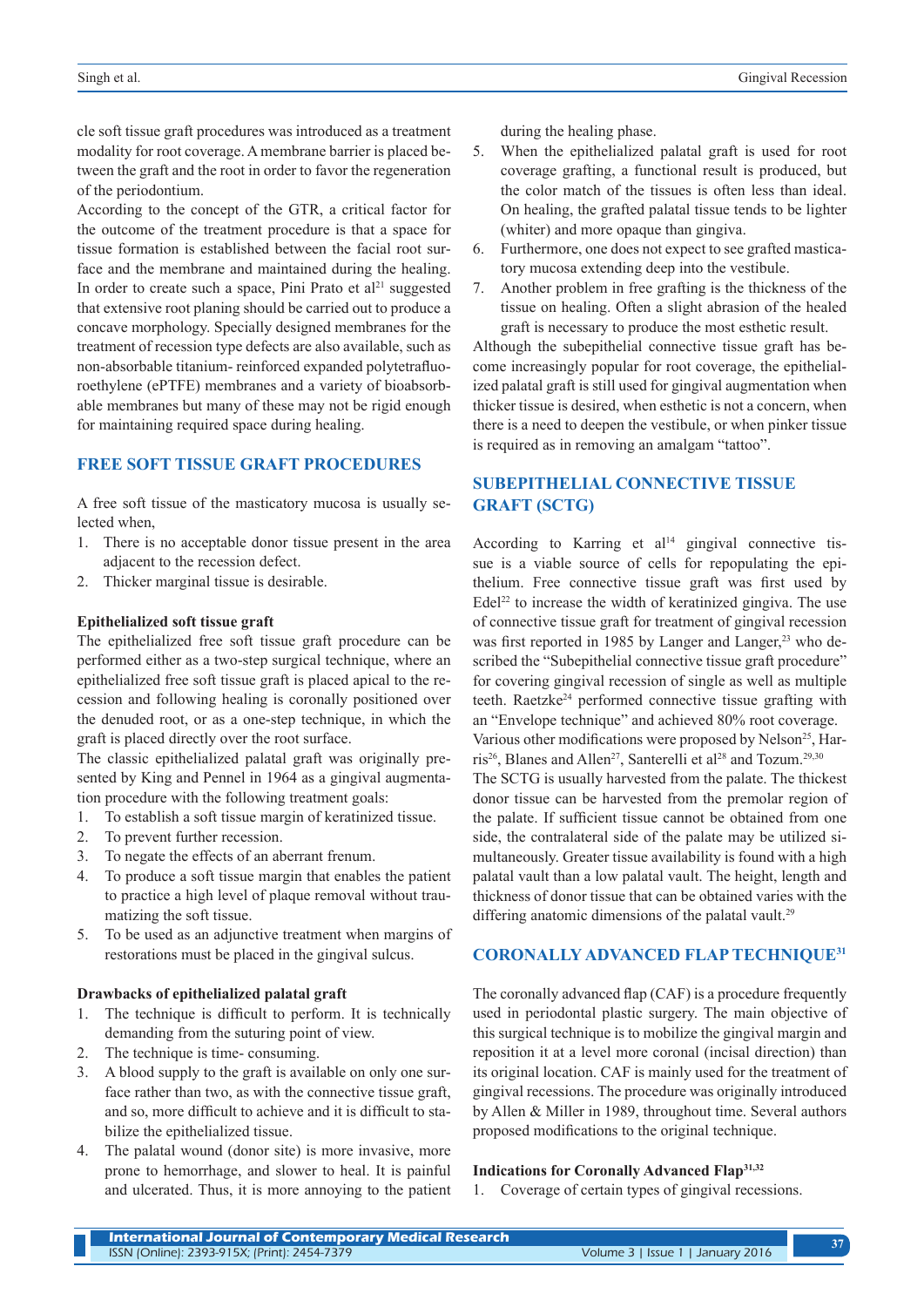- 2. Esthetic coverage of exposed roots.
- 3. For tooth sensitivity owing to gingival recession.

#### **Contraindications for Coronally Advanced Flap:**

- 1. Lack of keratinized tissue.
- 2. Shallow vestibule.

Evidence shows that a coronally advanced flap alone in many instances results in complete root coverage and is stable over time. A coronally advanced flap is less invasive for the patient, requires less chair-time and probably less surgical skill. It would therefore be desirable to use a coronally advanced flap approach when indicated. It has been hypothesized that a coronally advanced flap approach alone could be successfully applied when the residual gingiva is thick and wide. It can be used in treating single or multiple recession defects. In an attempt to obtain higher success rate of root coverage in aesthetic zone, combination of different procedures have been used. A recent innovation in dentistry is the use of Platelet-Rich Fibrin (PRF), a concentrated suspension of

the Concentrated Growth Factors (CGF), along with the root coverage procedures in recession defects to enhance wound healing and tissue regeneration.

## **CONCLUSION**

Among the various treatment modalities, root coverage with coronally advanced flap holds the most promising results. Studies have been done by using this technique and the results provided significant root coverage, clinical attachment level and keratinized tissue gain as compared to various other procedures and hence could be considered as the "gold standard" procedure in the treatment of gingival recession defects.

## **REFERENCES**

- 1. The American Academy of Periodontology. Glossary of periodontal terms, 4<sup>th</sup> edition. Chicago IL: The American Academy of Periodontology 200: 44.
- 2. Deby Johnson. Perio Plastic Surgery. 2012.Garant, Stern, Listgarten. Periodontics. 6th ed. Mosby; 1988.
- 3. Mlinek A, Smukler H, Buchner A. The use of free gingival grafts for the coverage of denuded roots. J Periodontol 1973;44:248-54.
- 4. Miller Jr PD. A classification of marginal tissue recession. Int J Periodontics Restorative Dent 1985;5:8-13.
- 5. Smith RG. Gingival recession: reappraisal of an enigmatic condition and a new index for monitoring. J Clin Periodontol 1997;24:201-205.
- 6. Mahajan A. Mahajan's Modification of the Miller's Classification for Gingival Recession. Dental hypotheses 2010;1:45-50.
- 7. Serino G, Wennstorm J, Lindhe J, Eneroth L. The prevalence and distribution of the gingival recession in subjects with a high standard of oral hygiene. J Clin Periodontol 1994;21:57-63.
- 8. The American Academy of Periodontology. Consesus report. Mucogingival therapy. Ann Periodontol 1996;1:702-706.
- 9. Guiha R, EL Khodeiry S, Mota L, Caffesse R. Histologic evaluation of healing and vascularization of subepithelial connective tissue graft. J Periodontol 2001;72:470-478.
- 10. Woofter C. The prevalence and etiology of gingival recession. Periodontal Abstr 1969; 17:45.
- 11. Yoneyama T, Okamolo H, Lindhe J, Socransky SS, Haffejee AD. Probing depth, attachment loss and gingival recession. J Clin Periodontol 1988;15:581-591.
- 12. Muller HP, Stademann S, Heinecke A. Gingival recession in smokers and non smokers with minimal periodontal disease. J Clin Periodontol 2002;29:129-136.
- 13. Karring T, Ostergaard E and Loe H. Conservation of tissue specificity after heterotopic transplantation of gingiva and alveolar mucosa. J Periodontol Res 1971;6:282- 293.
- 14. Andlin-Sobocki A, Marcusson A, Persson M. 3-year observation on gingival recession in mandibular incisors in children. J Clin Periodontol 1991;18:155-159.
- 15. Sullivan HC, Atkins JH. Free autogenous gingival grafts and utilization of grafts in the treatment of gingival recession. Perio 1968;6:152-60.
- 16. Grupe H, Warren R. Repair of gingival defects by a sliding flap operation. J Periodontol 1956;27:92.
- 17. Grupe H E. Modified technique for the sliding flap operation. J Periodontol 1966;37:491.
- 18. Pfeifer JS, Heller R. Histologic evaluation of full and partial thickness lateral repositioned flaps. J Periodontol 1971;42:331-333.
- 19. Cohen DW, Ross SE. The double papillae repositioned in periodontal therapy. J Periodontol 1968;39:65-70.
- 20. Pini Prato G, G.P.Tinti, C, Vincenzi, G. Guided tissue regeneration versus mucogingival surgery in the treatment of human buccal gingival recession. J Periodontol 1992;63:919-928.
- 21. Edel A. Clinical evaluation of free connective tissue grafts used to increase the width of keratinized gingiva. J Clin Periodontol 1974;1:185-196.
- 22. Langer B and Langer L. Subepithelial Connective Tissue Graft Technique for Root Coverage. J Periodontol 1985;60:715-720.
- 23. Raetzke PB. Covering Localized Areas of Root Exposure Employing the "Envelope" Technique. J Periodontol 1985;56:397-402.
- 24. Nelson SW. The subpedicle connective tissue graft. A bilaminar reconstructive procedure for the coverage of denuded root surfaces. J Periodontol. 1987;58:95-102.
- 25. Harris RJ. The connective tissue and partial thickness double pedicle graft: A predictable method of obtaining root coverage. J Periodontol 1992;63:477-486.
- 26. Blanes RJ, Allen EP. The bilateral pedicle flap-tunnel technique: A new approach to cover connective tissue grafts. Int J Periodontics Restorative Dent 1999;19:471- 479.